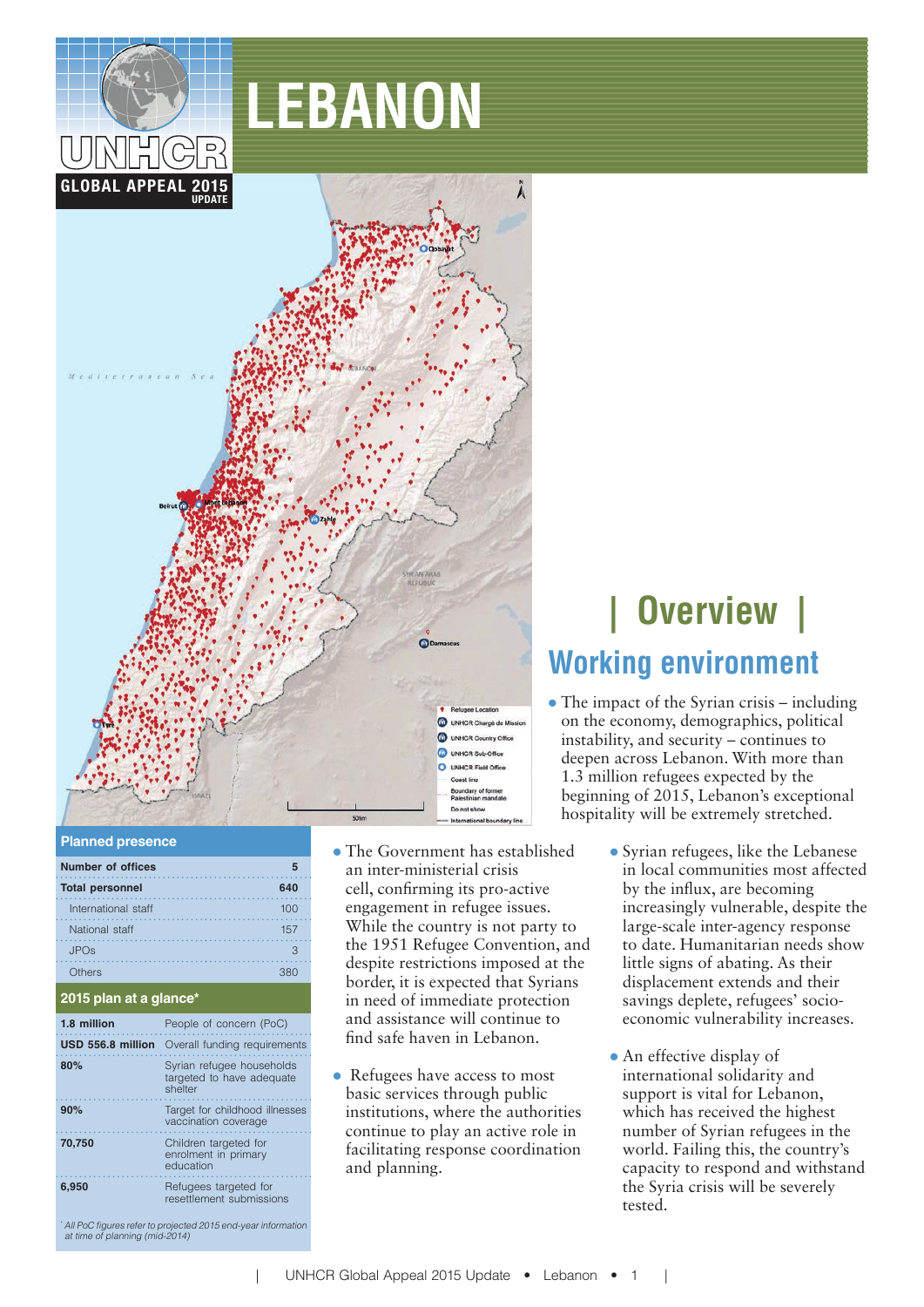## **People of concern**

Syrians fleeing conflict continue to make up the majority of refugees in Lebanon. According to current projections, there will be over 1.3 million registered Syrian refugees in Lebanon at the start of 2015.

Asylum-seekers from Iraq continue to make up the majority of new registrations among non-Syrians. Developments in Iraq have led to a significant increase in registration requests since June 2014.

It is estimated that there are tens of thousands of stateless people in Lebanon. Syrian refugees born in Lebanon are particularly at risk. A 2014 survey of 5,779 Syrian newborns found that 72 per cent do not possess an official birth certificate, raising concerns over the recognition of their nationality by the Syrian authorities.

#### **Planning figures\***

| Type of population | Origin           | <b>Jan 2015</b>            |                              | <b>Dec 2015</b>            |                              |
|--------------------|------------------|----------------------------|------------------------------|----------------------------|------------------------------|
|                    |                  | <b>Total in</b><br>country | Of whom assisted<br>by UNHCR | <b>Total in</b><br>country | Of whom assisted<br>by UNHCR |
| <b>Refugees</b>    | Iraq             | 6,100                      | 6,100                        | 6,100                      | 6,100                        |
|                    | Sudan            | 170                        | 170                          | 170                        | 170                          |
|                    | Syrian Arab Rep. | 1,435,840                  | 1,435,840                    | 1,835,840                  | 1,835,840                    |
|                    | Various          | 250                        | 250                          | 250                        | 250                          |
| Asylum-seekers     | Iraq             | 2,500                      | 2,500                        | 3,000                      | 3,000                        |
|                    | Sudan            | 270                        | 270                          | 300                        | 300                          |
|                    | Various          | 500                        | 500                          | 500                        | 500                          |
| <b>Total</b>       |                  | 1,445,620                  | 1,445,620                    | 1,846,150                  | 1,846,150                    |

\* PoC planning figures in the table above are based on trends and registration data from early 2014. In light of the evolving situation in the Syrian Arab Republic and Iraq, updated projections will be presented in any forthcoming appeals for supplementary requirements in 2015 for the Syria and Iraq situations, including the 2015 Regional Refugee and Resilience Plan (3RP).

# **| Response |**

# **Needs and strategies**

UNHCR's overarching strategy in Lebanon remains to protect, assist and facilitate solutions for refugees and other people of concern, through close partnership with the Government, the judiciary, the UN Country Team, donors, NGOs and partners, and the refugees themselves.

UNHCR will focus its activities on: the overall coordination of the Syrian refugee crisis; registration; protection monitoring and outreach activities; resettlement and humanitarian admission; provision of cash grants, shelter and access to health and education.

Moreover, together with partners, the Office will support host communities and authorities to mitigate the direct impact of the presence of the refugees in order to ensure a more favourable protection environment. UNHCR will support the Government in improving central and local actors' ability to provide refugees with basic services, as well as to prevent statelessness in Lebanon. Finding solutions outside of Lebanon for the most vulnerable refugees will remain a priority.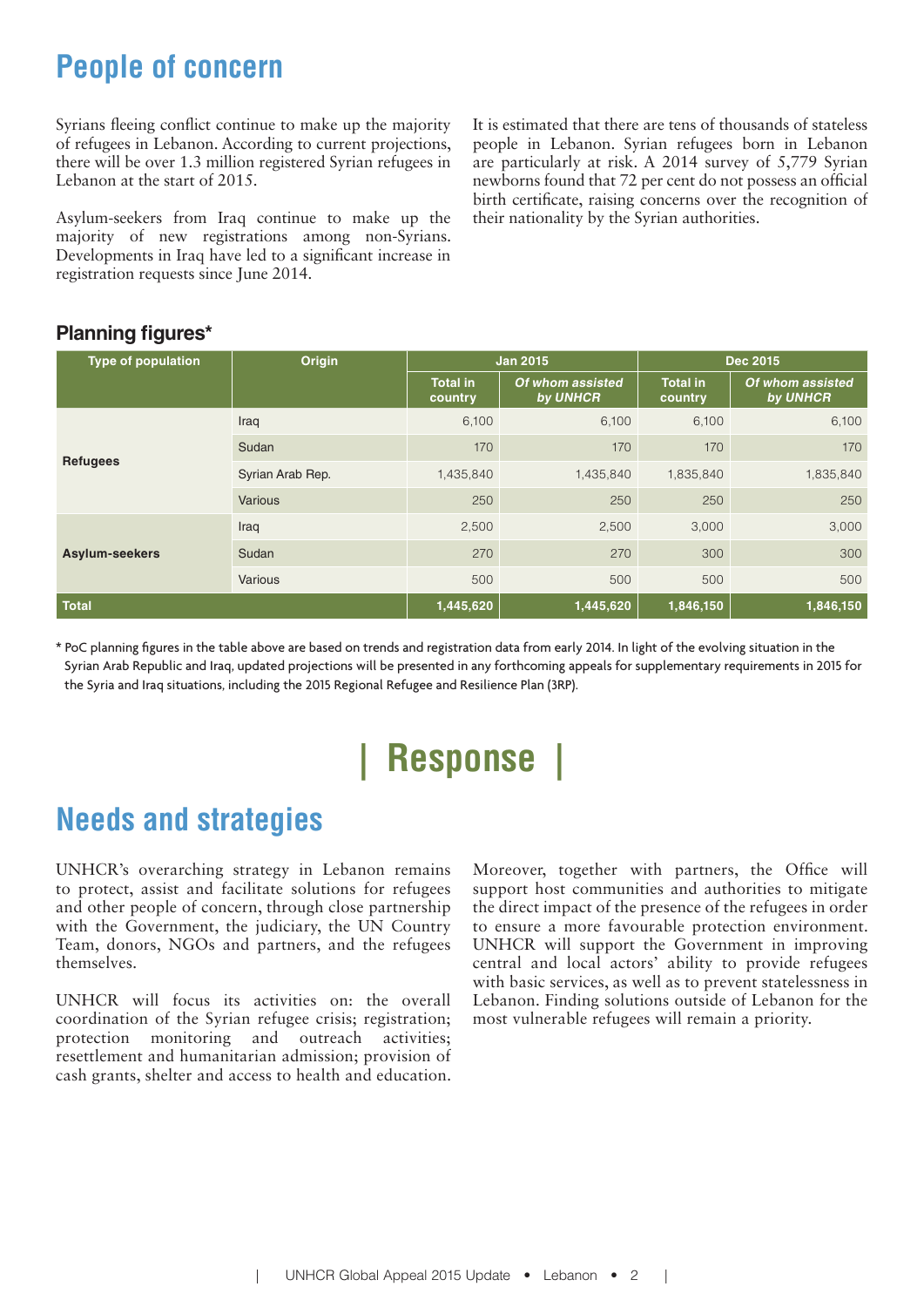### **Main objectives and targets for 2015**

The following matrix contains examples of some of the main activities planned in 2015.

Using a selection of objectives from UNHCR's programme plans for the 2014-2015 biennium, it is designed to illustrate:

- what under the global needs assessment planning and prioritization process - has been planned (**Planned activities**) for particular groups of people of concern (**People of concern**);
- $\blacksquare$  the identified needs that can be covered if full and flexible funding is made available (2015) **comprehensive target**); and
- $\blacksquare$  the needs that may not be met if funding falls short of the ExCom-approved budget (**Potential gap**). The estimation of a potential gap is based on the country operation's own assessment of the likely impact of a global funding shortfall. Calculations are based on various criteria, including the particular context,

strategic priorities and experience of resource availability for the respective area of activity in previous years.

Activities under objectives on child protection (including best interest determination), education and prevention and response to sexual and genderbased violence (SGBV) are core areas which are given priority in the allocation of funding (priority area). In order to ensure the necessary flexibility in the allocation of funds, UNHCR relies on unrestricted contributions from its donors.

It should be understood that in some cases, targets for activities or delivery of services may not be reached for reasons other than a funding shortfall, e.g. lack of access to people of concern, cases not reported, changing circumstances, security problems, insufficient capacity to implement all programmes planned, etc. In the Global Report 2015, an explanation of why any target may not have been reached will be provided.

| <b>Planned</b><br><b>activities</b>                                                                                                                                                     | People of<br>concern (PoC)                       | 2015<br>comprehensive target | <b>Potential</b><br>gap |
|-----------------------------------------------------------------------------------------------------------------------------------------------------------------------------------------|--------------------------------------------------|------------------------------|-------------------------|
| <b>FAIR PROTECTION PROCESSES AND DOCUMENTATION</b>                                                                                                                                      |                                                  |                              |                         |
| Quality of registration and profiling improved or maintained                                                                                                                            |                                                  |                              |                         |
| The timely registration of Syrians is essential for their protection and access to essential services.                                                                                  |                                                  |                              |                         |
| Number of eligible persons registered                                                                                                                                                   | <b>Syrian refugees and</b><br>asylum-seekers     | 400,000                      | $0$ gap                 |
| Number of eligible persons registered                                                                                                                                                   | <b>Non-Syrian refugees</b><br>and asylum-seekers | 3.460                        | $0$ gap                 |
| <b>BASIC NEEDS AND ESSENTIAL SERVICES</b>                                                                                                                                               |                                                  |                              |                         |
| Population has sufficient basic and domestic items                                                                                                                                      |                                                  |                              |                         |
| Monthly unconditional cash grants will seek to address the gap between the most vulnerable refugees' limited income and their minimum survival<br>expenditure.                          |                                                  |                              |                         |
| Number of households receiving cash grants                                                                                                                                              | <b>Syrian refugees and</b><br>asylum-seekers     | 72,000                       | 55,500                  |
| Population has optimal access to education                                                                                                                                              |                                                  |                              |                         |
| UNHCR will sustain its support to refugee children currently enrolled in formal education, while focusing also on quality improvement<br>programmes.                                    |                                                  |                              |                         |
| Number of children enrolled in primary education                                                                                                                                        | Syrian refugees and<br>asylum-seekers            | 70,000                       | priority area           |
| Health status of the population improved                                                                                                                                                |                                                  |                              |                         |
| In line with the inter-agency strategy, UNHCR will continue to prioritize access to primary health care, as well as to emergency and life-saving<br>secondary and tertiary health care. |                                                  |                              |                         |
| Extent to which access of PoC to national/government primary<br>health-care facilities is ensured                                                                                       | Syrian refugees and<br>asylum-seekers            | 100%                         | 50%                     |
| Number of people referred to secondary and tertiary medical<br>care                                                                                                                     | <b>Syrian refugees and</b><br>asylum-seekers     | 60.000                       | 14,300                  |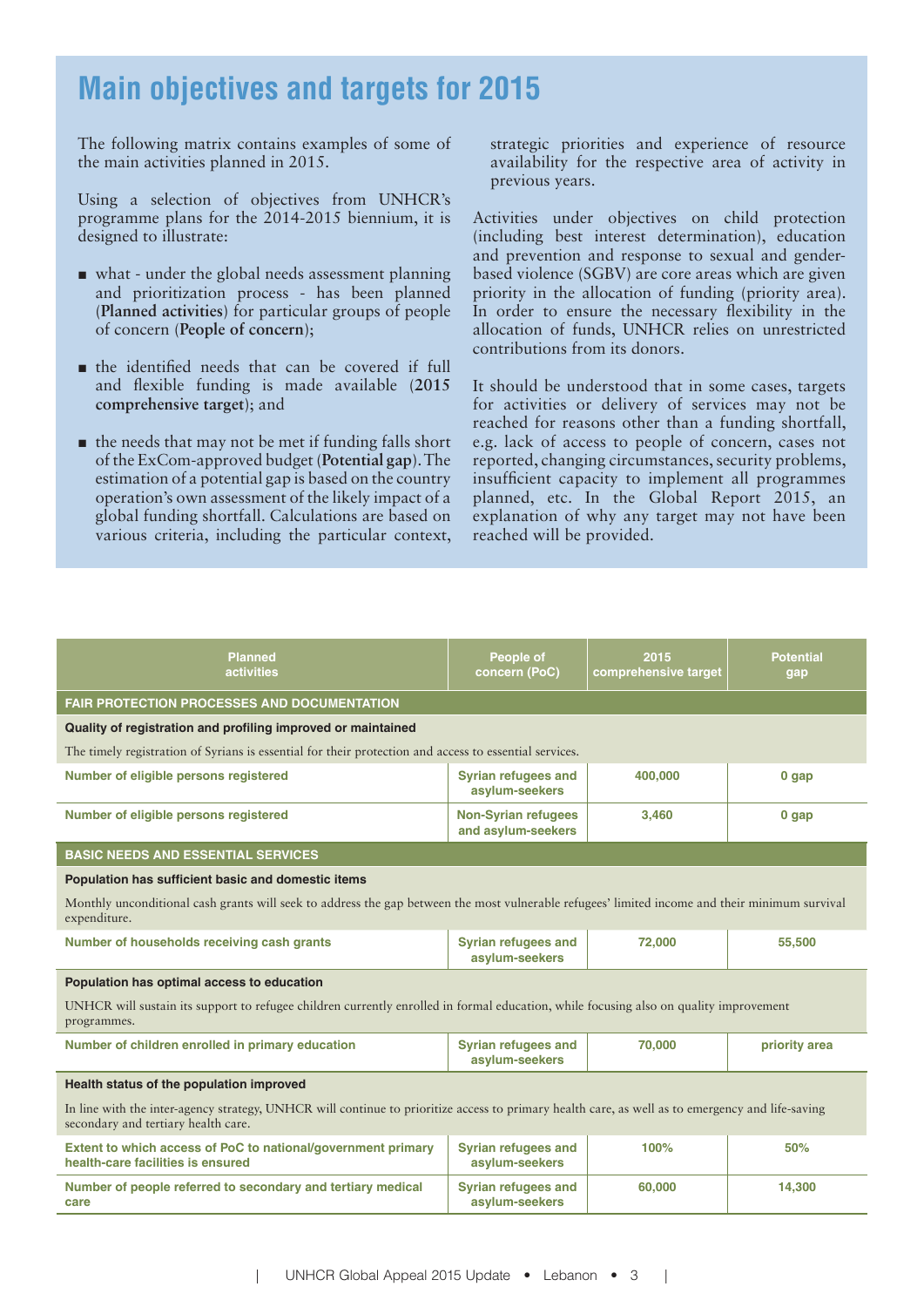| Planned<br>activities                                                                                                                                                                                                                                                                                                             | People of<br>concern (PoC)                       | 2015<br>comprehensive target | <b>Potential</b><br>gap |
|-----------------------------------------------------------------------------------------------------------------------------------------------------------------------------------------------------------------------------------------------------------------------------------------------------------------------------------|--------------------------------------------------|------------------------------|-------------------------|
| <b>COMMUNITY EMPOWERMENT AND SELF-RELIANCE</b>                                                                                                                                                                                                                                                                                    |                                                  |                              |                         |
| Peaceful coexistence with local communities promoted                                                                                                                                                                                                                                                                              |                                                  |                              |                         |
| As part of its efforts to maintain protection space in the country, UNHCR will continue to devote a portion of its budget to projects supporting<br>institutions and communities most affected by the presence of refugees, while continuing to advocate for international stabilization resources to be<br>channeled to Lebanon. |                                                  |                              |                         |
| Number of local community members benefiting from projects                                                                                                                                                                                                                                                                        | <b>Syrian refugees and</b><br>asylum-seekers     | 1,000,000                    | 950,000                 |
| <b>DURABLE SOLUTIONS</b>                                                                                                                                                                                                                                                                                                          |                                                  |                              |                         |
| Potential for resettlement realized                                                                                                                                                                                                                                                                                               |                                                  |                              |                         |
| Resettlement and other forms of admission will be critical to ensure protection of the most vulnerable refugees, and demonstrate solidarity to<br>Lebanon.                                                                                                                                                                        |                                                  |                              |                         |
| Number of resettlement registration forms submitted                                                                                                                                                                                                                                                                               | <b>Syrian refugees and</b><br>asylum-seekers     | 6.250                        | $0$ gap                 |
|                                                                                                                                                                                                                                                                                                                                   | <b>Non-Syrian refugees</b><br>and asylum-seekers | 575                          | 125                     |

# **| Implementation |**

### **Coordination**

The Regional Refugee and Resilience Plan (3RP) will be the main forum for partners to plan, coordinate and report on the refugee response. UNHCR and UNDP will support the Government in leading the refugee and resilience components, respectively.

Relationships with all donors, including non-traditional and private, will continue to be nurtured. UNHCR will continue to expand its partnerships with local partners, and in efforts too prevent statelessness, the Office will collaborate closely with the Ministry of the Interior.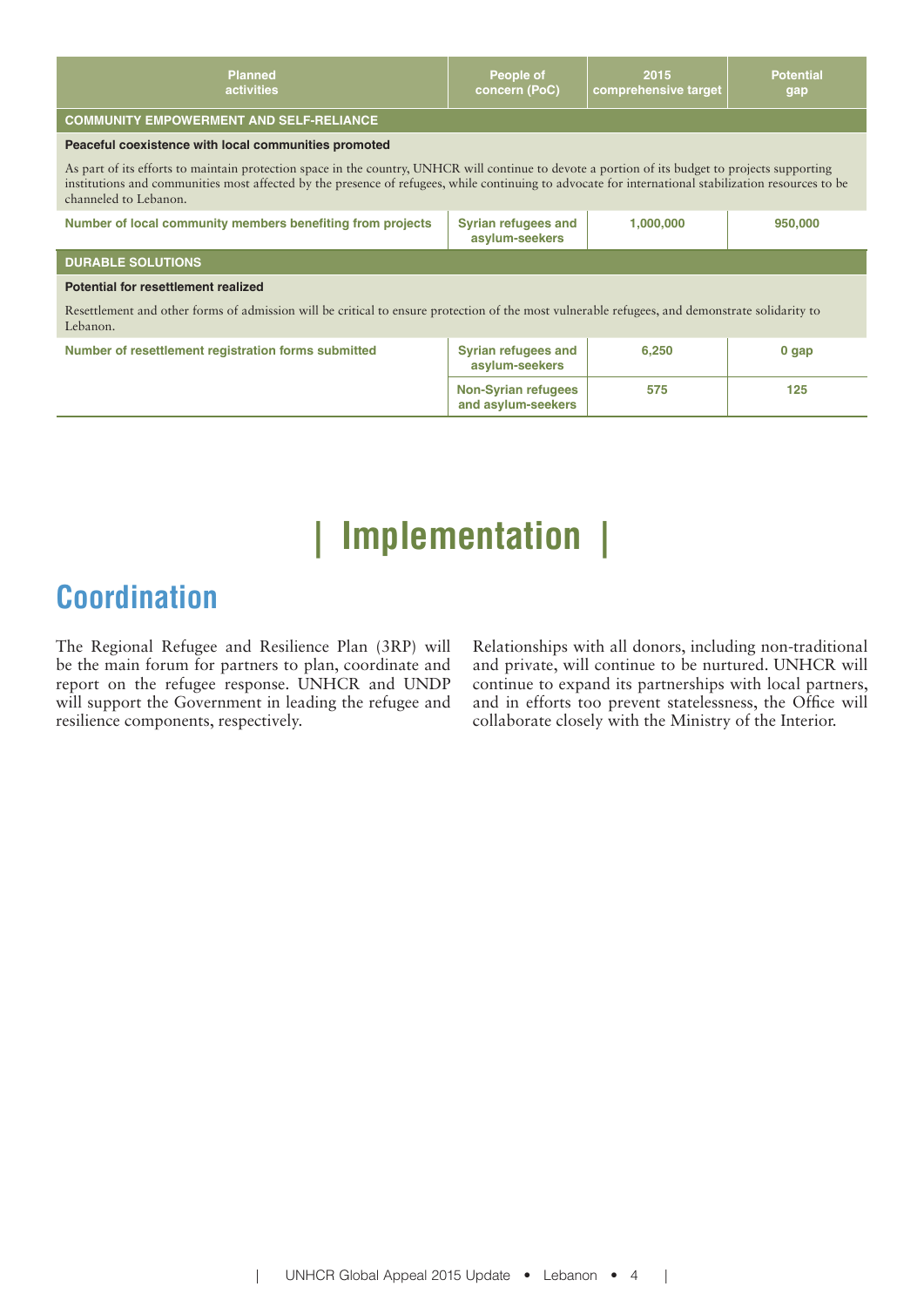### **Partners**

#### **Implementing partners**

#### **Government agencies:**

Ministry of Social Affairs

#### **NGOs:**

Action Against Hunger, Agence d'aide à la coopération technique et au développement, Al Majmoua, Amel Association, AJEM, Caritas Migrant Centre, Cooperative Housing Foundation, Comitato Internazionale per lo Sviluppo dei Popoli, Concern, Global Communities, Cooperazione Internazionale, Danish Refugee Council, Dar El Fatwa, International Alert, International Medical Corps, International Orthodox Christian Charities, International Relief and Development, International Rescue Committee, Intersos, Islamic Relief, Makhzoumi Foundation, Medair, Mercy Corps, Norwegian Refugee Council, Oxfam, Polish Center for International Aid,<br>Première Urgence-Aide Médicale Internationale. Première Urgence-Aide Médicale Internationale,<br>RESTART, Right to Play, Save the Children International, Search for Common Ground, SHIELD, Solidar, Terre des Hommes, War Child Holland, World Vision International

#### **Others:**

UNDP, UN-HABITAT, UNOPS, WHO

Note: Selection of implementing partners for 2015 is still under discussion

#### **Operational partners**

#### **Government agencies:**

High Relief Commission, Parliament's Human Rights Committee, Ministry of Education and Higher Education, Ministry of the Interior and Municipalities, Ministry of Justice, Ministry of Public Health

#### **NGOs:**

ActionAid Denmark, ALPHA, Associazione Volontari per il Servizio Internazionale, Center for Victims of Torture, Fundacíon Promocíon Social de la Cultura, GVC/Muslim Aid, Handicap International, Heartland Alliance International, Lebanese Red Cross, Makassed, Médecins du Monde, Refugee Education Trust, Relief International, René Moawad Foundation, Safadi Foundation, Terre des Hommes Lausanne, World Rehabilitation Fund, YMCA

#### **Others:**

FAO, ICRC, IFRC, ILO, IOM, Lebanese Red Cross, OCHA, OHCHR, UNESCO, UNFPA, UNICEF,UNODC, UNRWA, UNSCOL, UNWOMEN, WFP

# **| Financial information |**

The financial requirements for UNHCR's operation in Lebanon continue to increase, in line with population trends and greater vulnerabilities resulting largely from the Syrian refugee influx: from USD 13.7 million in 2011 to a revised budget of USD 471.9 million in 2014.

For 2015, the budget is set at USD 556.8 million, largely to respond to the Syria situation. In light of the evolving situation in the Syrian Arab Republic and in Iraq, any changes in requirements will be presented in the 2015 Regional Refugee and Resilience Plan (3RP) for the Syria situation and in a Supplementary Appeal for the Iraq situation.

#### **Budgets for Lebanon** | 2010–2015